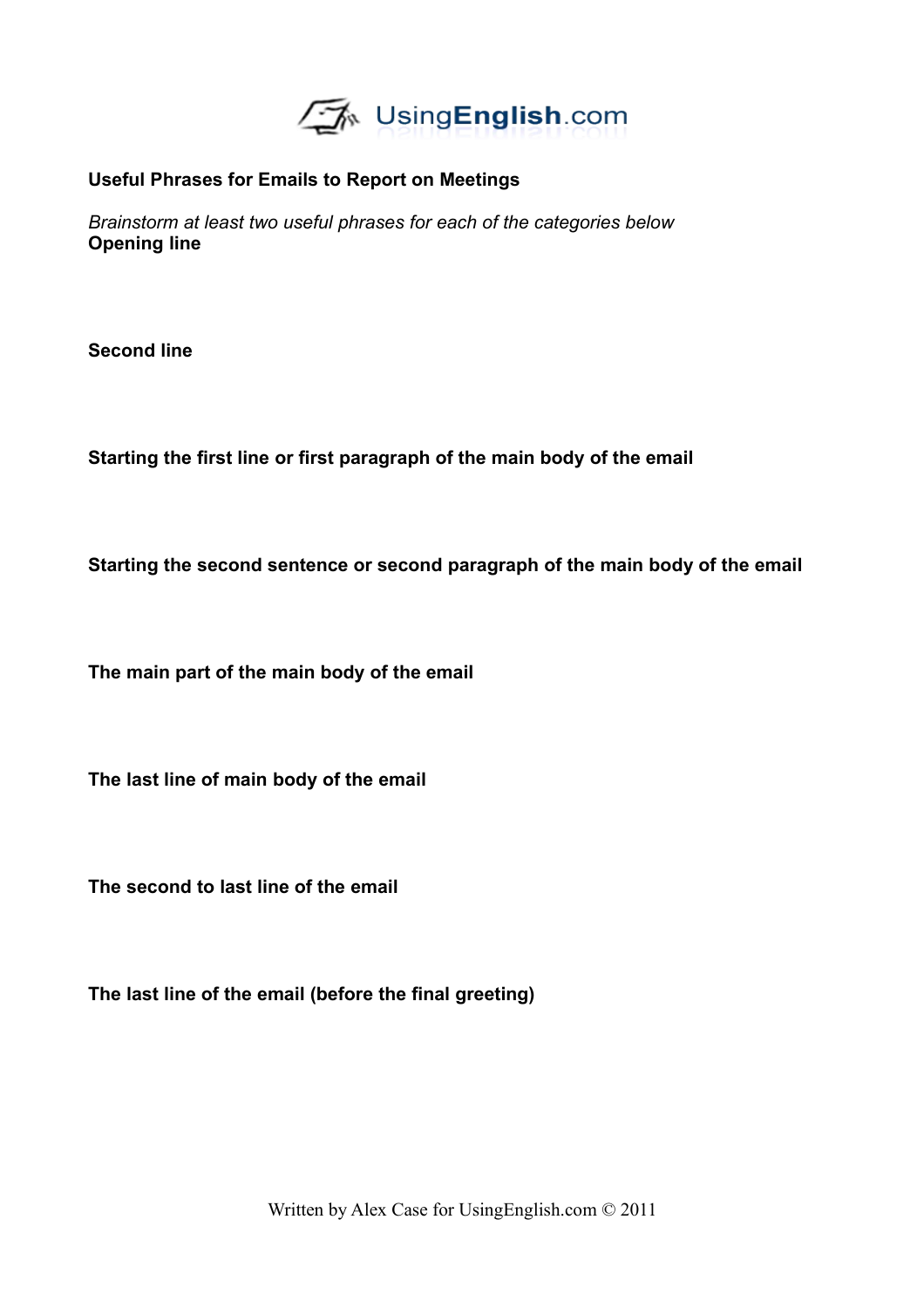

#### **Suggested answers**

#### **Opening line**

- I had a couple of important meetings last week. Here is a report on the first one.
- As requested, please find a report on my meeting with... below.
- I met … yesterday, so I am sending you the usual report on how the meeting went.
- I thought I should inform you of the results of my meeting with... on Monday.
- I had a meeting with a new client yesterday and I thought that you'd like to hear about the results.
- Here is my report on my meeting with... yesterday (that you requested).
- I had a meeting with the supplier who you recommended last week and...
- ... suggested that you'd like to know something about my meeting with... yesterday.
- As … is also a supplier/ client of yours, I thought you should hear about my meeting with them the day before vesterday.

I'm writing because I would like your comments on a meeting I had yesterday.

# **Second line**

- $\bullet$  I'm CCing  $\ldots$  in on this.
- I will also send a copy of the full minutes of the meeting/ the contract in a couple of days.

# **First line or paragraph of main body**

- The thing you will probably most want to know is...
- The first/ main thing we talked about was...
- We agreed on...
- Unfortunately,...
- You will be pleased to hear that...

# **Second line or paragraph of main body**

- We also…
- The next thing...
- Next/ then…

# **Main part of main body**

- We discussed/ talked about/ agreed on/ decided/ negotiated/ argued about/ signed/ drafted/ drew up/ redrafted/ renegotiated…
- I/ we/ he/ she/ they requested/ recommended/ proposed/ brought up/ mentioned/ reported/ showed/ predicted/ disagreed/ agreed with/ refused/ rejected/ stressed/ emphasized/ explained/ complained/ guaranteed/ promised/ agreed to/ asked for/ presented/ conceded/ admitted/ confirmed/ denied/ introduced/ insisted on/ threatened/ offered/ pointed out/ acknowledged/ outlined/ summarised/ raised/
- I/ we/ he/ she/ they informed/ reassured/ reminded/ encouraged/ advised/ warned/ invited me/ him/ her/ us/ them…
- I/ we/ he/ she/ they filled me/ him/ her/ us/ them in on...
- I/ we/ he/ she/ they updated me/ him/ her/ us/ them in on...

# **Last line of main body**

- We also talked about...
- $\bullet$  I didn't get the chance to ask them about...
- We decided to leave discussion of... until the next meeting.
- We arranged another meeting for...
- They will send me the documents by the end of next week.
- They had to leave before we could reach a conclusion, so...